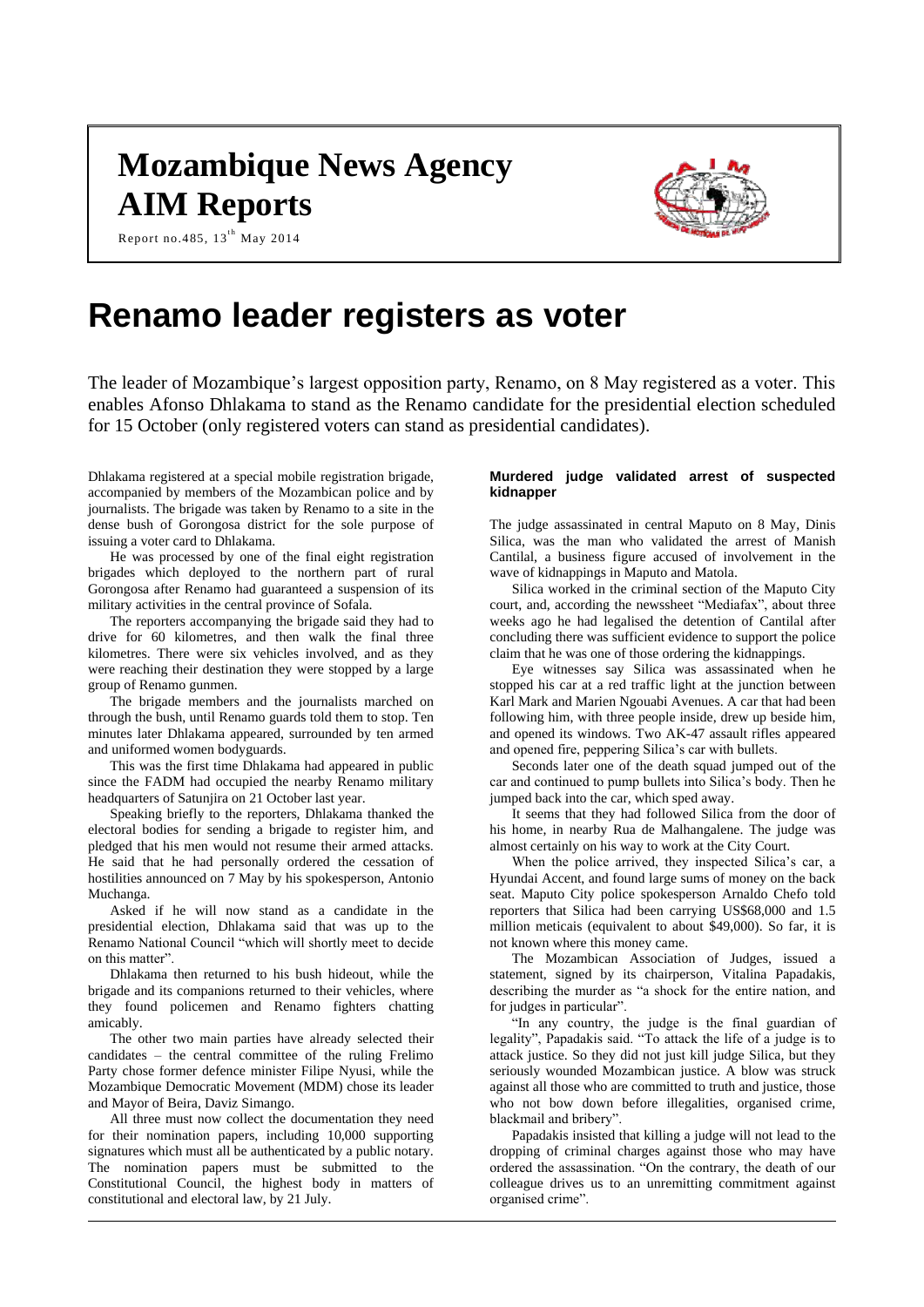#### **Nigerian group to invest in Pemba logistics**

The Nigerian group Orlean Invest is ready to begin operations in the northern Mozambican city of Pemba, as soon as the Environmental Impact Assessment (EIA) of the planned Pemba logistical base is ready, Tavares Martinho, the director of research of the National Hydrocarbon Company (ENH), told AIM during a visit to the Orlean complex at the Nigerian port of Onne.

ENH owns 50 per cent of Ports of Cabo Delgado (PCD), with the other 50 per cent held by the national port and rail company, CFM. In December 2013 the government gave PCD the lease to run port and logistics terminals in Pemba, and in Palma district. Discoveries of enormous reserves of up to 180 trillion cubic feet of natural gas have been discovered off the coast of Palma.

In Palma, an entirely new port is needed with the main aim of exporting liquefied natural gas (LNG). In Pemba, a second port will be build alongside the existing one which is currently managed by CFM. The new Pemba port will be built and managed by PCD, under a special regime designed to open up space for attracting private investment.

To implement the project in the required time frame, PCD is sub-leasing the Pemba logistical base to the newly formed company, ENHILS. This is 51 per cent owned by ENH Logistics (itself a subsidiary of ENH), and 49 per cent by Orlean Invest.

Martinho said that the Environmental Impact Assessment (EIA) is under way, and if it is completed by the end of this year, leading to the issuing of the requisite environmental licence, construction of phase one of the Pemba logistical base can begin in early 2015.

ENH wants an integrated logistical base for the oil and gas industry, based on the model of the Orlean Invest base at Onne. ENHILS, said Martinho, would operate as a "one stop shop" for all investors in hydrocarbons in the Rovuma Basin, off the coast of Cabo Delgado.

Currently, there is a proliferation of logistical bases in Cabo Delgado. Energy companies such as Anadarko of the United States and ENI of Italy are each setting up their own. But ENH wants all logistics for the industry to be centralized.

Construction of the first phase at Pemba is budgeted at the fairly modest sum of US\$150 million, including the building of the logistical base itself, and of the installations for the production and assembly of the subsea equipment used in the hydrocarbon industry.

But there are snags facing ENHILS and Orlean. One is the fact that the Pemba sub-lease was awarded directly to ENHILS, without any public tender. PCD claimed this was necessary because of the tight timetable for implementing the Palma liquefied natural gas (LNG) project. The normal tender process would have taken too long. Contracting ENHILS directly would allow building work to begin in such a way as to meet the targets of the natural gas companies.

According to PCD executive director Andre da Silva, ENHILS had been chosen because of its technical capacity and guarantees of immediate financing for the construction work. These factors are clearly provided by Orlean Invest.

The Mozambican anti-corruption NGO, the Centre for Public Integrity (CIP), not only denounced the lack of a public tender, but argued that this was illegal, and that the delay in moving ahead with the Pemba base was deliberate in order to avoid a public tender, using the argument that there was no time.

In theory, this problem could still damage ENHILS, because Mozambique's Administrative Tribunal has not yet approved the Pemba sub-lease.

#### **US\$232 million of Japanese aid for Nacala**

The Japanese government is planning to provide about \$232 million– \$32 million as a grant and the rest as loans – for the rehabilitation of the northern Mozambican port of Nacala.

Speaking at a farewell dinner in his honour on 8 May, the outgoing Japanese ambassador, Eiji Hashimoto, said this was currently still at the project stage, "but the initiative is making progress".

The total cost of rehabilitating the Nacala deep water port is put at \$300 million. A funding agreement worth \$84 million was signed between the Mozambican and Japanese authorities in March. That month the rehabilitation work began, and completion is due in 2017.

The work includes rehabilitating the northern jetty, paving the container parking area, installing equipment to modernise fuel handling operations, and building a new rail terminal. The contract for work on the port has been awarded to the Japanese company Penta – Ocean Construction Co Ltd.

Hashimoto, who is leaving the country next week, said he was pleased that during his tour of duty he was able to visit all of Mozambique's 11 provinces. But he paid special attention to Nampula province, where Nacala is located, and where JICA (Japanese International Cooperation Agency) has been concentrating its investments.

"When I arrived, there were five Japanese companies operating in Mozambique", he recalled. "Now the number has risen to 11, operating in various spheres of activity".

Hashimoto said he was also "very happy" with the visit to Mozambique by Japanese Prime Minister Shinzo Abe in January, which had resulted in a promise of \$670 million of aid for Mozambique, spread over five years.

#### **Low inflation in April**

The National Statistics Institute (INE) announced on 8 May that the rate of inflation in Mozambique in April, as measured by the consumer price indices for the three largest cities (Maputo, Nampula and Beira), was just 0.12 per cent.

This is a considerable decline on the previous month, when inflation had been 0.91 per cent. It is also less than half the inflation rate of April 2013, which was 0.25 per cent.

During April, there were significant increases in the price of cassava flour (9.3 per cent), cabbage (7.5 per cent), lettuce (4.5 per cent), pineapples (30.6 per cent), and groundnuts (0.9 per cent).

There was a surprising reduction in the average price of alcoholic drinks which fell by 1.05 per cent. There were also slight falls in the prices of clothing and footwear, and of furniture. But the prices of most of the items in the basket of goods and services on which the consumer price index is calculated remained unchanged between March and April.

The accumulated inflation in the first four months of the years was 2.42 per cent, lower than the figure for January-April 2013, which was 3.08 per cent.

The price rises over the entire previous year (1 May 2013 to 30 April 2014) was 2.87 per cent. Again, this was a decline on the previous year (1 May 2012 to 30 April 2013), when inflation had been 4.79 per cent.

There were differences between the three cities. The steepest price rise in April, 0.9 per cent, was in Beira. In Maputo, the rise inflation in the month was 0.63 per cent, and in Nampula it was 0.17 per cent.

Taking the entire January to April period, Maputo experienced inflation of 4.03 per cent, while in the other two cities it was less than one per cent (Beira 0.97 per cent, and Nampula 0.78 per cent).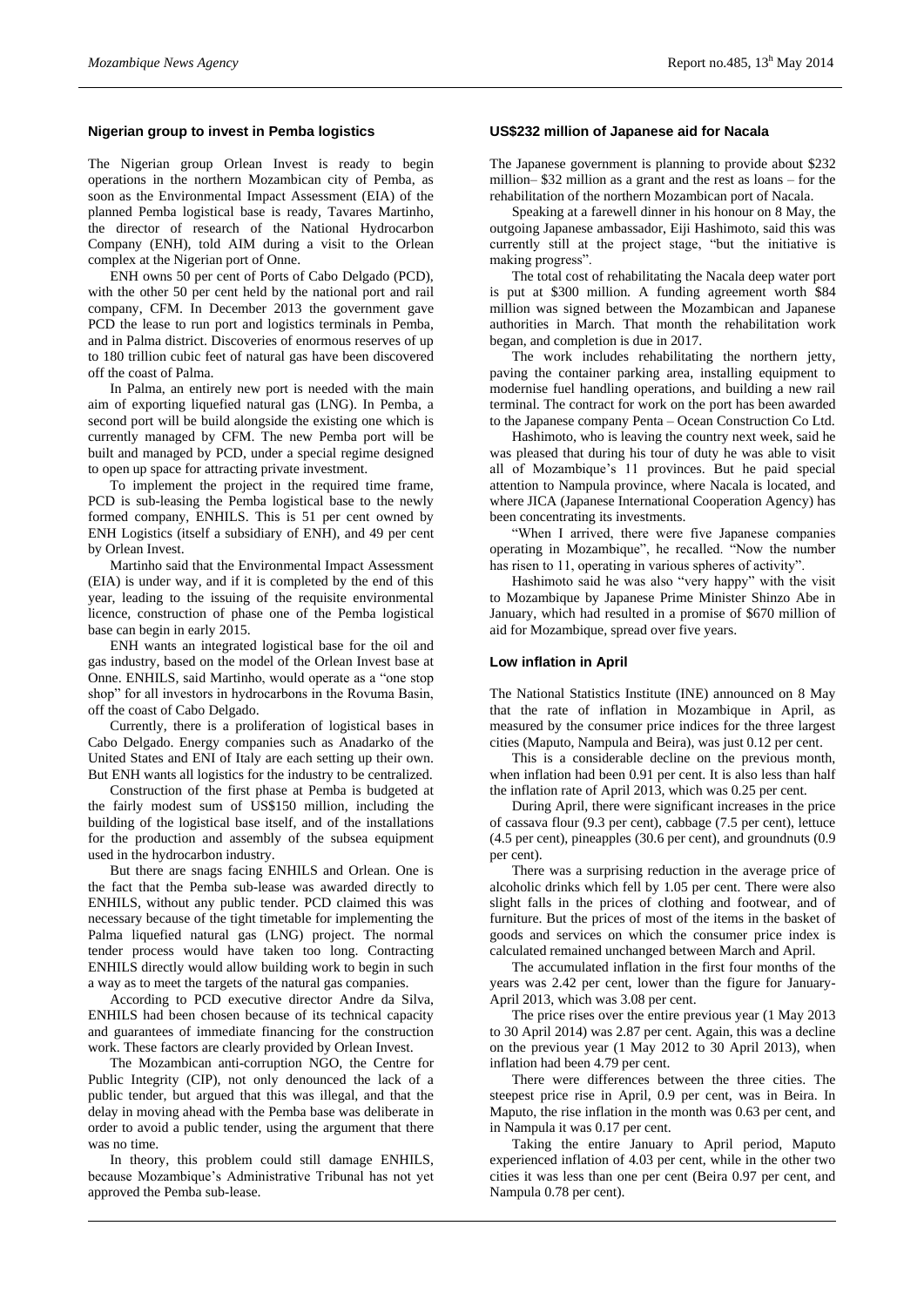## **Mozambique promotes sustainable firewood practices**

Mozambique has managed to create associations in all the country's provinces to promote the sustainable use of firewood and charcoal.

The creation of these bodies came out of the government's approval in 2013 of a strategy for the conservation and sustainable use of biomass. This included measures to reduce the use of firewood and charcoal. The majority of people in Mozambique use these for cooking, which has put a huge pressure on the existing tree stocks.

In an interview with AIM on 6 May on the margins of the Global Bioenergy Partnership meeting in Maputo, Marcelina Mataveia from the National Directorate of New and Renewable Energy said that meeting people's energy requirements remains a challenge in terms of deforestation. She added that the government has been promoting the use of improved ovens for charcoal production.

The strategy is also to push for the increased adoption of electricity, liquefied natural gas and biomass to reduce pollution and environmental damage.

Mataveia stated that the country has adopted legal instruments to regulate the sustainable production of biofuels.

The Global Bioenergy Partnership was set up after the Gleneagles G8+5 meeting in 2005 to support wider, cost effective, biomass and biofuels deployment, particularly in developing countries where biomass use is prevalent.

The meeting in Maputo was hosted by the Mozambican government, and is supported by the Brazilian government, the Italian Ministry for the Environment and the Brazilian multinational Vale.

## **Food fortification programme expanded**

The Mozambican government is expanding the national food fortification programme in line with its commitment to reducing malnutrition.

On 2 May the Ministry of Industry and Trade delivered equipment to two food processing factories in Beira.

Vitamin A will be added to vegetable oil, and the food processing company MEREC will fortify food with iron, zinc, folic acid and B-complex vitamins.

Speaking during the handover of equipment, the Minister of Industry and Trade, Armando Inroga, said that through the national food fortification programme "we will have lower rates of anaemia in pregnant women and healthier children".

He added that the second phase of the programme will be the implementation of a regulation to forbid the consumption of non-fortified products. The government is therefore first creating the conditions for the food industry to be able to fortify their products.

The programme was launched in September 2013 in Maputo with the handover of fortification equipment to the country's largest food processing companies, the Companhia Industrial de Matola (CIM) and MEREC.

At the time, the Minister explained that the first phase of the programme would last a year. During this period fortification equipment will be installed in the main food processing companies.

The government has set up a National Food Fortification Committee (CONFAM) to ensure that micronutrients are added to foodstuffs. CONFAM is jointly chaired by the Ministry of Industry and Trade and the Health Ministry.

The project's implementing agency is Helen Keller International (HKI), working in collaboration with the United Nations World Food Programme (WFP), and the NGOs World Vision and Population Services International (PSI).

## **Zambezia agricultural grows exceeds 15 per cent**

The agricultural sector in the central province of Zambezia has registered an average annual growth of 15.5 per cent over the last eight years. Production has increased from 1.8 million tonnes in 2005 to 5.5 million tonnes in 2013.

A source in the provincial government told AIM that this growth was influenced by the construction of the Thewe II irrigation scheme in Mopeia district which has the capacity to irrigate 227 hectares, and the introduction of new agricultural implements. In addition, five silos have been built in the districts of Alto Molocue and Gurue with the capacity to store five thousand tonnes of grain.

During the period seven district capitals were linked to the electricity grid. This means that all the 17 district capitals (including the provincial capital Quelimane) now have access to electricity. The source added that "solar panels now provide electricity to 61 schools and 68 health units".

Other positive developments include the construction of four petrol stations and the expansion of the mobile phone network which now covers all the district capitals, 28 administrative posts and 69 localities. The road between Mocuba and Alto Benfica has been repaired over an 86 kilometre stretch and bridges have been built over the Zambezi and Lugela rivers.

A water distribution centre has been built for Quelimane at a cost of 63.3 million meticais (about 2.1 million US dollars) and the city has had improvements made to its drainage system. Public buildings and the central hospital in the provincial capital have also been rehabilitated.

The province has seen a large growth in the education sector. This has included the expansion of five higher education institutes. In the health sector, the ratio of inhabitants per doctor has decreased from 60,828 in 2005 to 39,000 in 2013.

## **Senior tax official shot**

Unknown assailants shot and seriously injured Mozambique's Deputy National Director of Taxes, Moises Marrime, on 29 April.

The assassination attempt occurred as Marrime was entering his house in the outlying Maputo neighbourhood of Mahotas. Several shots were fired, hitting Marrime in the back and in the right arm.

According to Maputo City police spokesperson, Orlando Mudumane, the assailants had either followed Marrime home, or had lain in wait for him outside the house.

The shooting recalls the assassination, almost exactly four years ago, of Orlando Jose, the director of investigation, audits and intelligence of Mozambican Customs. Jose was murdered on 26 April 2010, also as he was entering his house, located in the Maputo suburb of Zimpeto.

Three hours before his death, Jose had announced the seizure by customs of three luxury vehicles, one of them belonging to a powerful economic group based in the northern province of Nampula.

The Maputo daily "Noticias" points out that the Mozambique Tax Authority (AT) is currently carrying out another operation to seize vehicles imported illegally, without paying the taxes owing. These are cars imported in the name of political parties (who enjoy tax exemptions on such imports), but then sold on to third parties.

The AT launched an operation, code-named "Buffalo", to impound these cars and recover the tax owed. As a result dozens of people have lost their cars, and do not know if or when they can reclaim them. Most of them claim that they were unaware that the cars had been imported illegally.